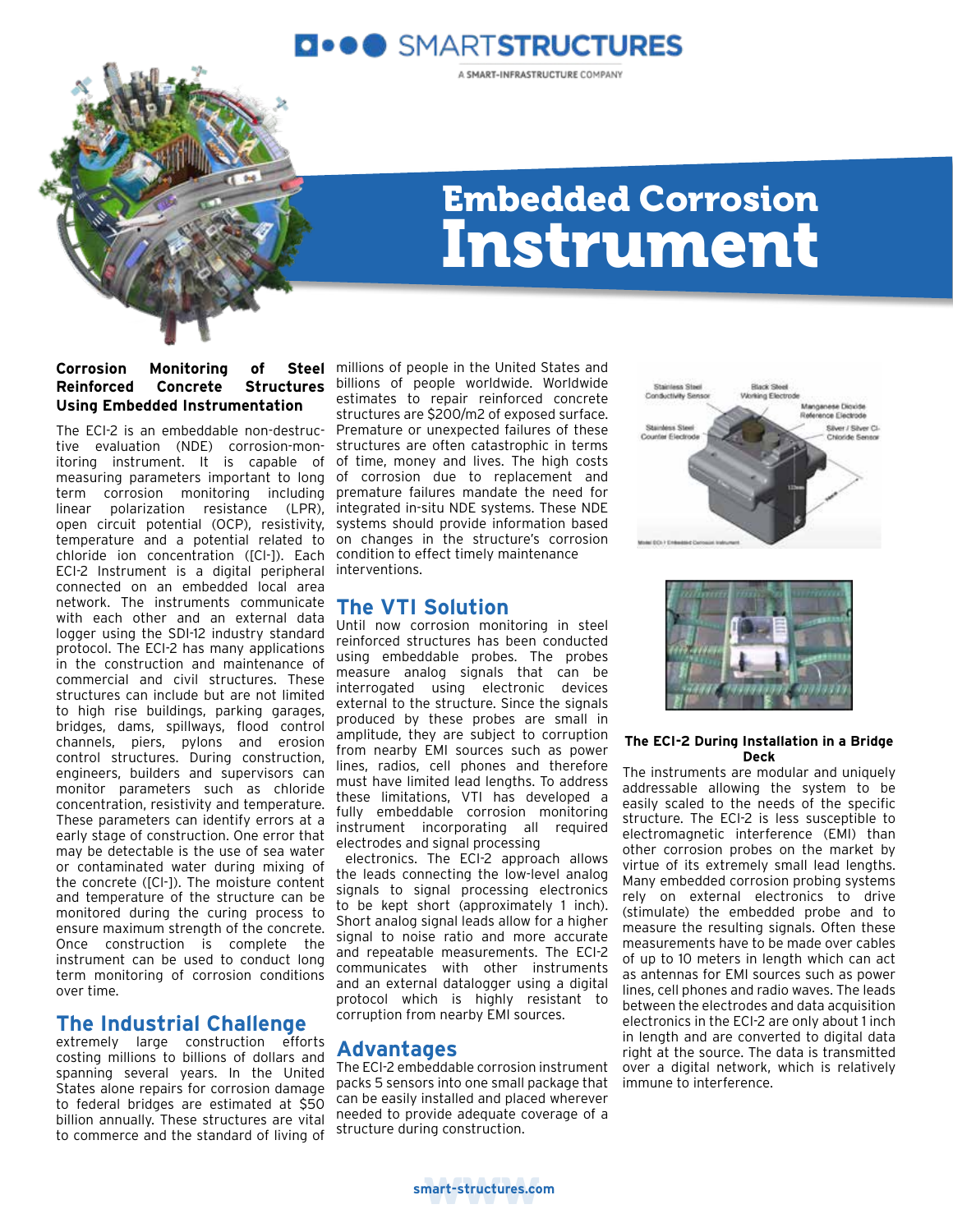## **ECI-2 Attributes**

- Measures the most pertinent corrosion related parameters
- Contains all required electrodes and electronics
- Serves as a digital network peripheral
- Data resistant to corruption from nearby

## **EMI sources**

- Utilizes the SDI-12 industry standard protocol
- Each network connection can be up to 200 feet in length.
- System can be powered using optional solar collector and rechargeable battery.
- Wireless communication provided via an external wireless transceiver.

## **Operational Principle**

Polarization resistance is measured using a steel working electrode (WE), a stainless steel counter electrode (CE), and a MnO2 reference electrode (RE). The WE is a sacrificial electrode made of black steel and is meant to corrode at the same rate as ASTM 615/A compliant steel. Defective areas of protective coatings on structural steel such as epoxy or stainless steel cladding can be compared to the corrosion characteristics of black steel. The resistivity sensor uses four stainless steel electrodes to measure the resistivity of the surrounding concrete. The Ag/AgCl ion specific electrode (ISE) in combination with the reference electrode is used to measure chloride ion concentration. A potential will develop between Ag/AgCl and REF electrodes that is proportional (~ -59 mV / decade) to the local chloride concentration in the concrete surrounding the steel. The chloride measurement results are reported back to the user as a voltage which can be used to track changes and trends in chloride concentration.

A solid state temperature sensor on board provides information on the temperature within the concrete. The microcontroller sequences all of the sensor measurements and controls sensor drive and data acquisition through the digital-toanalog (DAC) and analog-to-digital (ADC) converters. The microcontroller performs all necessary calculations for corrosion measurements. Typically, the ECI-2 is used to monitor the corrosion of reinforcement steel in a concrete bridge deck. The instruments are placed within the bridge during construction before the concrete is poured. The ECI-2 is

placed with the electrodes facing the top surface of the bridge at the level of the top reinforcement steel. This orientation insures that the sensor electrodes of the ECI-2 encounter the same environmental and corrosion conditions as the reinforcement steel it is monitoring. The ECI-2 enclosure is engineered to provide environmental and structural protection for the embedded sensors and electronics without compromising the integrity of the structure in which it isembedded. The molded plastic enclosure gives moisture and chemical protectionto the



instrument's electronics while providing **ECI-2 Specifications** a rigid base for the electrodes. A small cage of #3 rebar can be placed around the ECI-2 during installation to further isolate the instrument from mechanical stresses. This reinforcement cage also serves to hold the instrument at the appropriate level in the structure and is directly attached to the reinforcement mat. The data collection system, in this case a datalogger, is located external to the structure in an environmentally protective enclosure such as a NEMA-4 box. The datalogger connects to the multi-drop serial communication **Resistivity Meaurement** network cables exiting the structure. The datalogger supplies power to the SDI-12 network and thus to all of the (L) x 1 mm (Dia.) spaced at 8 mm connected instruments. The datalogger is powered either by local electrical power lines or optionally a battery that is recharged by a solar collector. The datalogger can be programmed to periodically turn the ECI-2 instruments on and off and to issue commands to collect and send data. The datalogger can then timestamp the returning corrosion data with the identification number and location of responding instrument. This data can then be downloaded on site to a laptop or other portable-computing device. Optionally the datalogger can interface with a wireless transceiver or cell phone modem to provide for remote data collection and operation. Once the data and instrument locations have been SDI-12 V1.3 compatible collected it can be processed to form a "corrosion map" of the structure. This information can be used to indicate when, where and what kind of maintenance is needed based on the condition of the structure. By knowing the corrosion rate in a structure the remaining life and replacement scheduling can be predicted without costly, time and labor intensive destructive evaluation methods.

# WIDE AREA NETWORK OF ECI-1 LANs (BRIDGE DECK TOP VIEW)

## **Physical Dimensions**

83 mm (L) x 94 mm (W) x 122 mm (H)

## **Enclosure Material**

VALOXTM Plastic, Epoxy Potted, Water Tight Seal

## **Chloride Voltage Trend Indicator**

Range: -1.6 Volts to +1.3 Volts Electrodes (2): Ag / AgCl 15 mm (L) x 1 mm (Dia.), MnO2 reference electrode, Force Institute Model ERE 20

Range: 1-100k Ohm-cm Electrodes (4): 316L SS (4) 12 mm

## **Polarization Resistance Measurement**

Range: 220 Ohm-cm2 to 22 MOhm-cm2 Electrodes (3): 316L SS counter electrode (1) 18 cm2 x 1 mm thick, MnO2 reference electrode, Force Institute Model ERE 20, Steel working electrode 15.5 mm (Dia.) x 10.0 mm (H)

## **Temperature Sensor**

Range: -50° C to +150° C

## **Open Circuit Potential**

Range: -1.8 Volts to +2.2 Volts

## **Estimated Power Requirements**

~ 7.0 mAmps @ 12 Volts

**Communications**